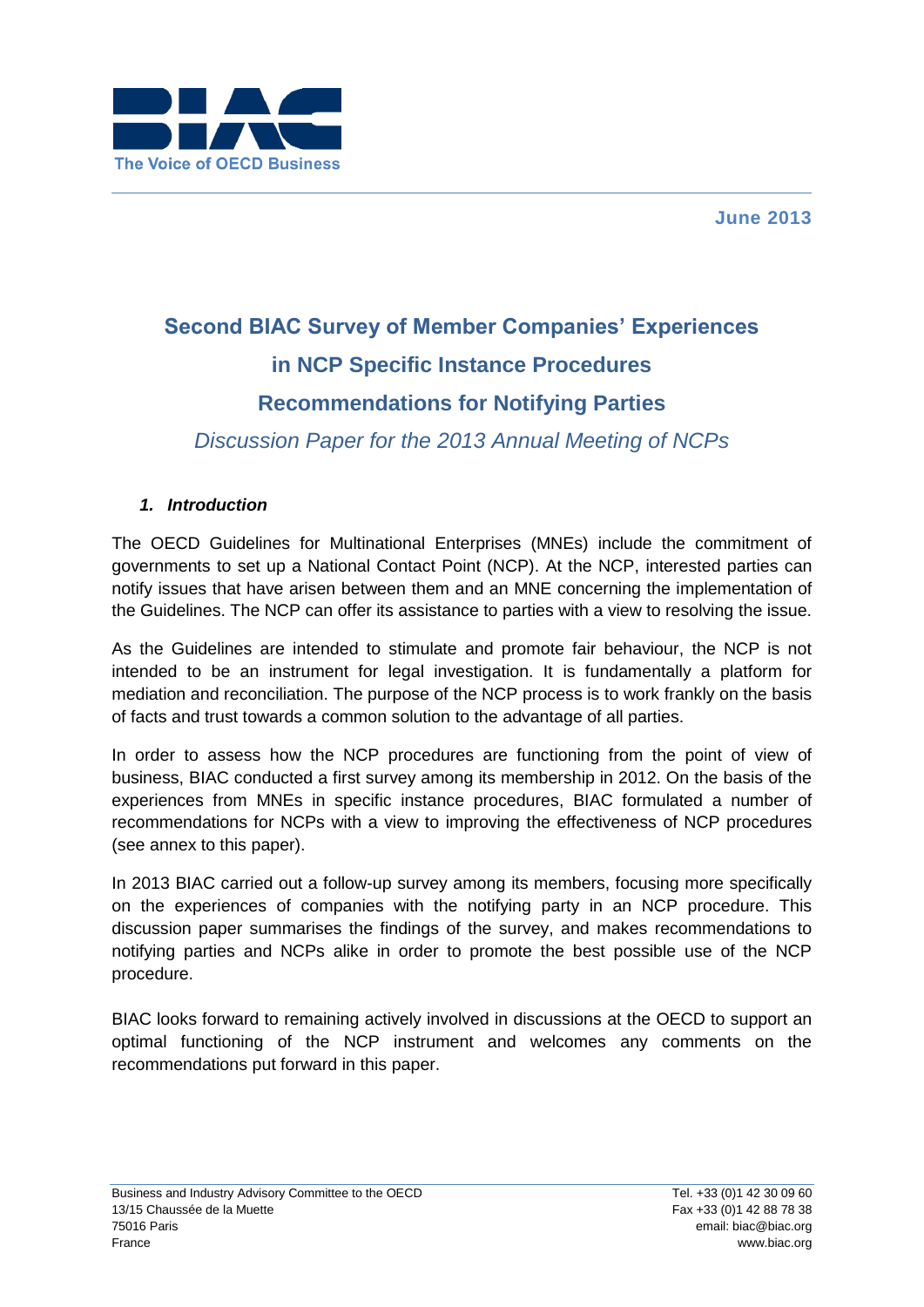## *2. Key findings of the survey*

In its 2012 submission, BIAC qualified the NCP procedures as a continuous learning process. This is true for business, for NCPs and, as our new survey shows, also for notifiers. BIAC considers that examining some concrete examples where business considered the behaviour by notifiers not to be constructive is a useful starting point for a discussion on how to improve the NCP procedure.

MNEs indicate in the survey that the NCP procedure has in a number of cases led to a meaningful stakeholder dialogue and a solution of the disagreement. However, the responses also show that in a number of cases the behaviour of notifiers has disregarded the fundamental nature of the NCP procedure and certain provisions of the procedural guidance, thus complicating the mediation effort.

The reported experiences contain lessons for all three parties involved: the MNE, notifier and NCP. It is important for all parties to realise the specific nature of the Guidelines: The NCP should be a forum for discussion between stakeholders with a view to resolving an issue in a constructive and forward-looking manner. All three stakeholders should have an attitude in the NCP process that makes a constructive and future-oriented solution possible.

# *3. Specific examples of behaviour that should be addressed*

While in a number of cases, the NCP procedure has led to a meaningful dialogue and provided value for all parties involved, the following examples show behaviour that should be addressed.

- The start of an NCP procedure is in a number of cases publicly presented by notifiers as the start of a prosecution rather than of a confidential mediation process to resolve an issue. Some notifiers do still not recognise the specific nature of the Guidelines as voluntary principles and standards of behaviour of a non-legal character, which are not a substitute for local law or legal remedies. Some notifiers still seek 'condemnation' by the NCP or a remedy of the company's past actions.
- The mere fact that an NCP procedure is pending is sometimes perceived by the outside world as an indication that something is wrong with a company. This is a fundamental misconception of the NCP procedure and thus threatens the success of the NCP instrument. It can also result in financial and reputational damage for a company, even if the NCP in the end establishes that the company did not act contrary to the Guidelines. However, in a number of cases this misconception is promoted by notifiers.
- Notifiers are not always prepared to start a dialogue or to enter into a mediation process. Some notifiers refused to discuss the future or decided to terminate the proceedings once the mediation stage was reached. They sometimes make such discussion subject to unrealistic conditions that can never be fulfilled by the MNE.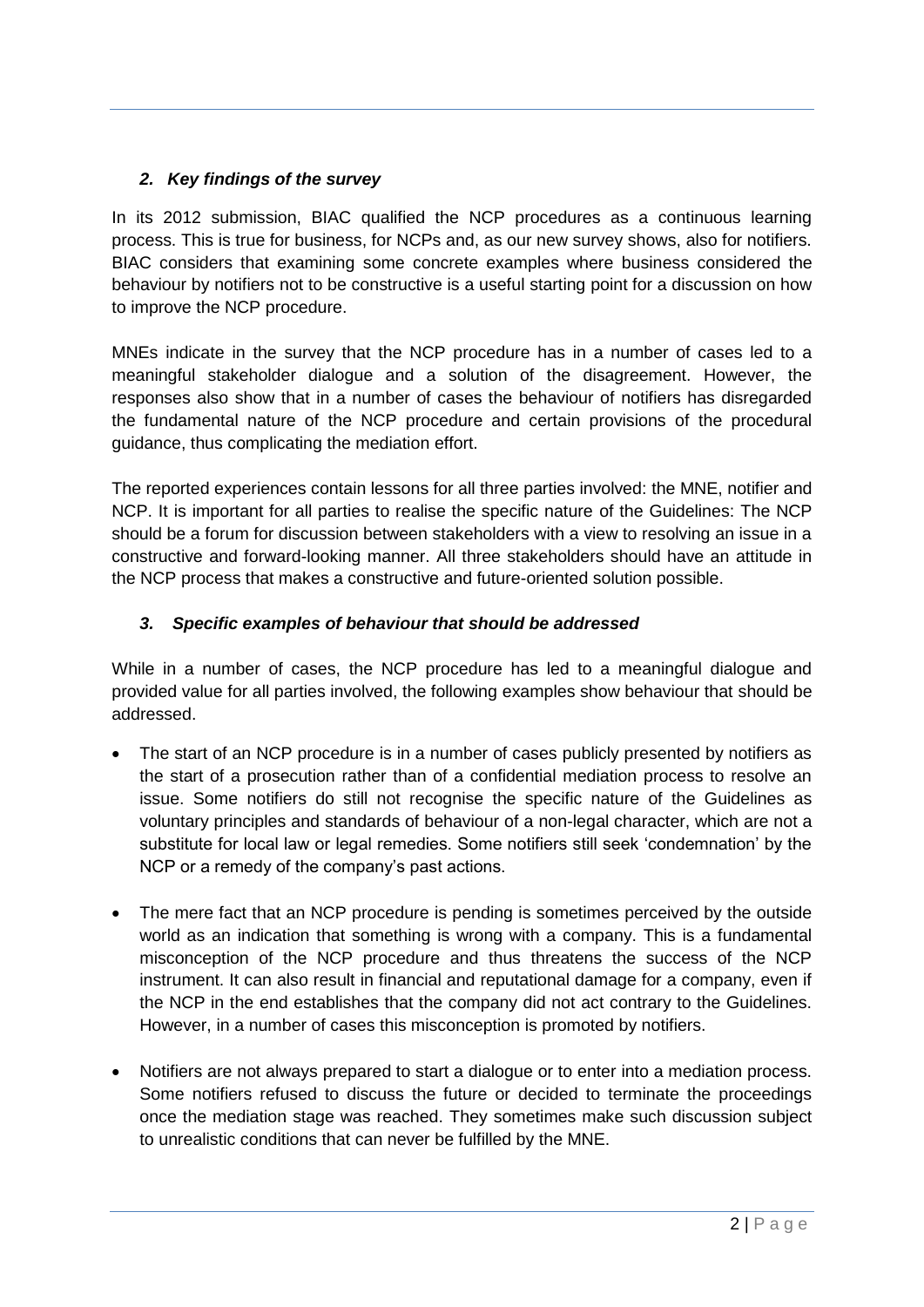- In a number of cases companies have been faced with campaigns by notifiers around the filing of the complaint with an NCP. This includes campaigns in the media, internet and newspaper articles. The sometimes inflated media campaigns were counterproductive in the mediation process. Some companies experienced that notifiers used the NCP procedure mainly to give credibility to their campaign or to get additional information for such a campaign. To maintain a constructive engagement, it is important that notifiers do not use their (media) campaigns on the issue that is brought to the NCP.
- In certain campaigns leading to an NCP procedure, factually untrue allegations were made that served as a basis for the notification. In these cases, MNEs experienced that during discussions with the NCP the (false) allegations were repeated in public.
- In a number of cases, publicity generated by the notifier and associated with the complaint violated the procedural rules in general and more specifically its confidentiality rules.
- Some MNEs experienced a lack of coherence between the notifiers (who were committed to the procedural rules of the NCP) and affiliated third parties. Such third parties continued campaigns on the same topic as discussed with the NCP, even when there was an agreement between notifiers and the company to (temporarily) put the campaigns on hold.
- Sometimes notifiers try to bring the instance to a specific NCP in another country ('forum shopping') even when the issue did occur in countries where there is a functioning NCP. They are in particular artificially looking for Head Office involvement in such matters in order to get the NCP in the home country involved.
- Some companies experienced that the pending notification was presented as a 'case study' in publications; this made constructive engagement with notifiers more difficult.
- Some MNEs experienced that during the mediation process, notifiers tried to change the scope of the discussions, hence introducing new elements. Some companies also experienced that notifiers introduced additional conditions to continue the discussions or requests that are different from those which the NCP reviewed in connection with its initial assessment.

# *4. Recommendations to notifiers, NCPs and the OECD*

#### *To notifiers*

Companies have had **a range of experiences** with notifiers. The fact that **a number of experiences have been valued positively** by MNEs shows that the notifiers and the companies can use the NCP process in a way where it provides added value for all parties concerned. To achieve that aim, it is important that the lessons from negative experiences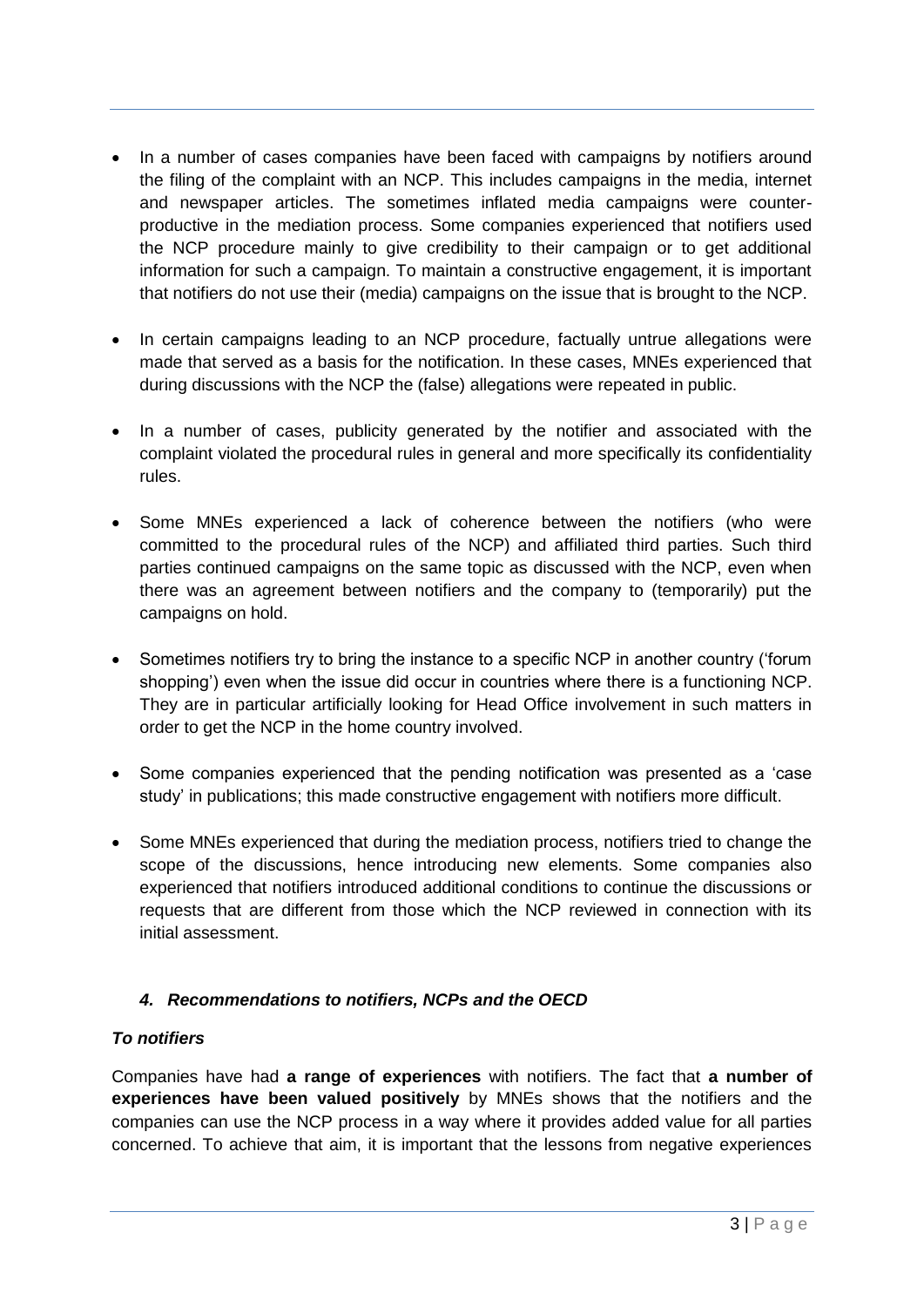are drawn and will be used constructively to further develop NCP procedures and experiences to improve their quality.

- The survey shows that **improvement of behaviour is desirable in a number of fields**: the recognition of the specific nature of the NCP procedure and public communication on this nature; the willingness to enter into meaningful dialogue; avoiding the combination of an NCP procedure with campaigning; addressing the lack of coherent action by notifiers and affiliated third parties; avoiding false allegations, disrespect of confidentiality and procedural rules; avoiding forum shopping and changing the scope of the discussions.
- Before a notification to the NCP is made, prospective notifiers should first approach the MNE directly and try to resolve the issue in **direct stakeholder engagement**.
- The continuous learning process requires notifiers to reflect in their actions that they **accept the specific character** of the NCP procedure, which is not a pseudo prosecution, but a mediation effort. Public naming and shaming is contrary to the nature of the NCP procedure. A regular dialogue in OECD countries between the various stakeholders in the NCP procedures will promote the development of trust and a common understanding of the nature of the NCP procedure and its adaptation to the local specificities.
- BIAC considers that campaigning, which stirs up emotions and simplifies issues to increase pressure on companies, is by definition not conducive to a fruitful climate for a dialogue and mediation. Notifiers should realise that the non-binding character of the Guidelines introduces a specific character that is aimed at **a future-oriented solution**. The choice of notifiers to engage in an NCP procedure should bring with it the acceptance – at least during the time of the NCP procedure – of reneging on more confrontational approaches.
- Notifiers should **approach the scope of the dialogue in the NCP in good faith**. On the one hand, a certain degree of flexibility should be possible in order to permit that additional issues that come up during the dialogue can be part of the mediation effort. On the other hand, manipulation of the dialogue by changing or unreasonably extending the scope or introducing elements unrelated to the original notification should be avoided.

#### *To NCPs*

The above-mentioned BIAC recommendations for notifiers also imply recommendations for the NCPs. The NCPs can play a key role in promoting awareness and acceptance among the wider public and notifiers of the specific nature of the NCP procedure and in promoting constructive behaviour. In this respect, the good faith test in the initial assessment is an essential instrument.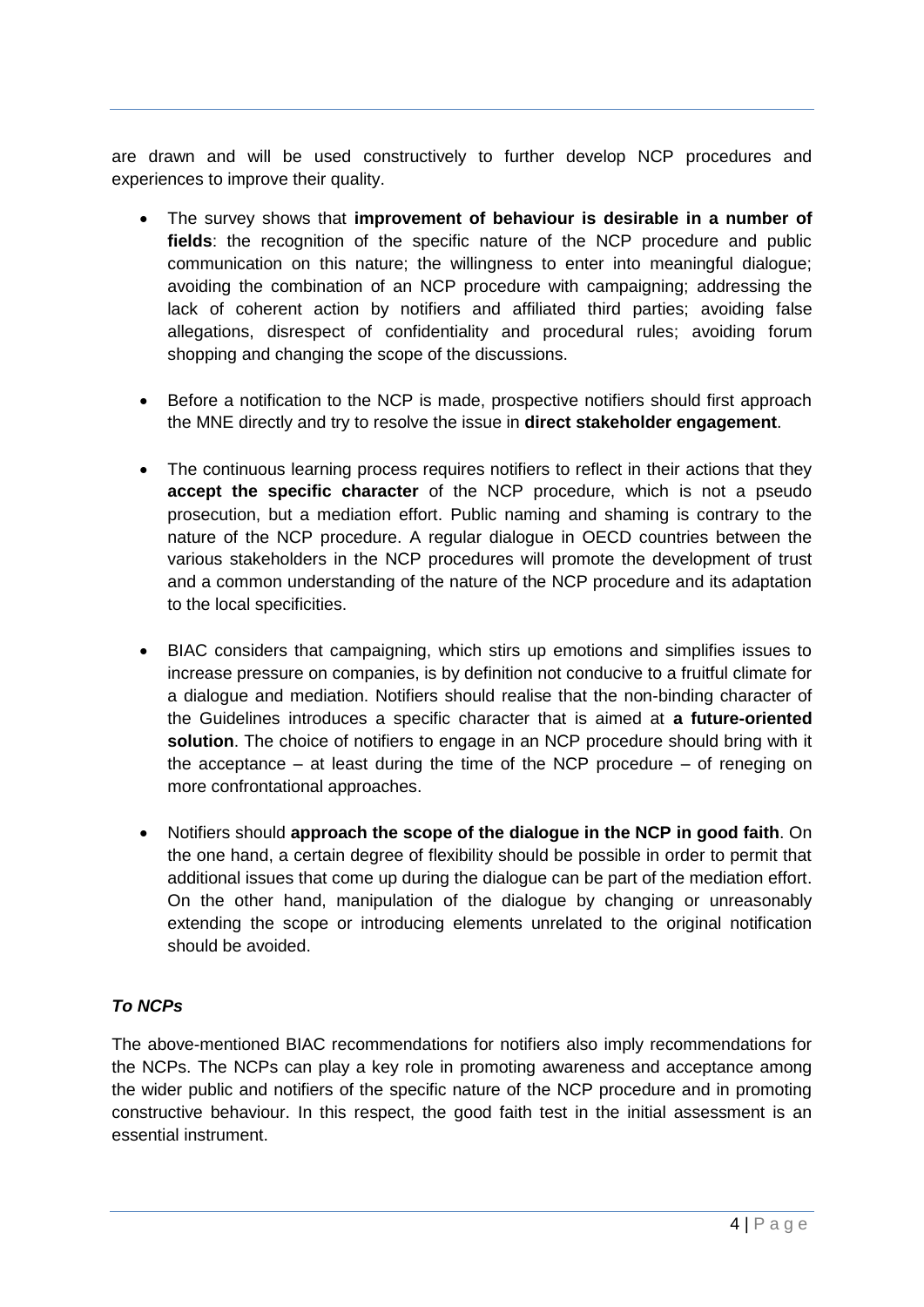- Good faith is a precondition of participation in the NCP procedure. **NCPs should use the good faith test as an instrument to promote a common understanding of the nature of the NCP procedure**. The NCP procedure should be available only to those parties that are willing to abide by the rules and procedures of the NCP, including confidentiality.
- It is encouraging that some NCPs have clearly expressed their views when they did not agree with the approach of the notifiers, for example where the notifiers continued an aggressive media campaign during the discussions. NCPs should engage in a dialogue with notifiers to create more awareness of the character of the mediation process.
- As long as the mere fact of the start of an NCP procedure results in negative consequences for companies, the nature of the NCP procedure is not well understood. If the procedure is well understood, the start of a procedure should in fact have positive effects for the reputation of a company, because it shows the willingness of the company to engage in dialogue and improve its performance.
- Some NCPs have created the **possibility for companies to file complaints concerning the improper behaviour of notifiers**. This possibility should also be introduced in other countries.
- If untrue information is being spread by a notifier, or a specific instance is being misused or made part of a campaign, the NCP should consider termination of the process in the initial assessment. Where the NCP does not terminate the proceeding, it should be accepted that the MNE that is the subject of the specific instance withdraws from further participation. If the MNE chooses not to withdraw from further participation, the NCP should encourage the notifier to rectify the issue.

# *To the OECD*

BIAC also calls upon the OECD to clearly highlight the broader context of the MNE Guidelines and the specific nature of the NCP procedure in its publications, outreach activities and at meetings and workshops organised with the participation of NCPs.